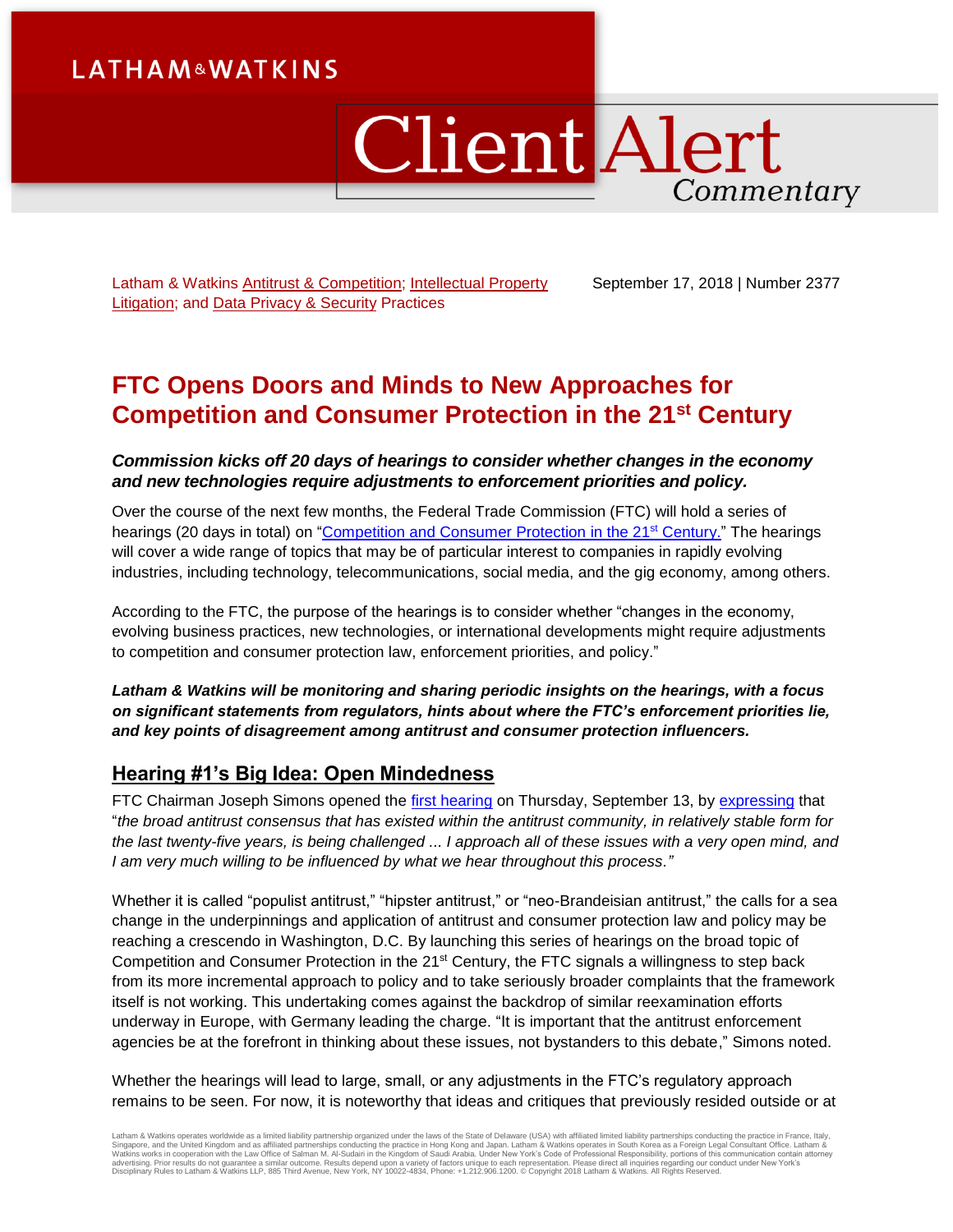the fringes of the Commission's sphere of influence will have a direct line into the agency for over 100 hours of hearings.

## **Soundbites**

Hearing #1 covered a wide range of hot topics, including the current landscape of competition and consumer protection law and policy, market concentration and competition in the US economy, and the regulation of consumer data. Key remarks from regulators, stakeholders, and FTC influencers that best encapsulate the issues discussed during Hearing #1 include the following:

 *"The economic evidence has been accumulating … that shows that market power has been growing for decades."* Jonathan Baker, Former Director of the FTC Bureau of Economics and FCC Chief Economist

Dr. Baker and several other panelists expressed views that the current antitrust regulatory scheme is not doing enough to curb abuses by large firms or the causes and consequences of increasing concentration. During the afternoon panel "*[Has the US Economy Become More Concentrated and Less Competitive: A](https://www.ftc.gov/news-events/audio-video/video/competition-consumer-protection-21st-century-welcome-session-2)  [Review of the Data](https://www.ftc.gov/news-events/audio-video/video/competition-consumer-protection-21st-century-welcome-session-2)*," Dr. Baker presented nine factors that he believes have reduced competitiveness in the US economy, including "the rise of dominant information technology platforms," and "insufficient deterrence of anticompetitive mergers." Former Chairman of the Council of Economic Advisers in the Obama administration Jason Furman presented a [macroeconomic](https://one.oecd.org/document/DAF/COMP/WD(2018)67/en/pdf) analysis correlating increased industry concentration to greater market power and slower productivity, and called for a broader pro-competition agenda. Former Deputy Assistant Attorney General for Economics at the Antitrust Division of the US DOJ Fiona Scott Morton echoed calls for more vigorous enforcement, and a parallel increase in enforcement resources. Shortly after the hearing she tweeted: "#FTChearings discussing how difficult it is to enforce and all the activities we should be doing and new problems caused tech and how GDP is growing ... If you want to police all of GDP you have to have resources to keep up with it. These hearings indicate a strong social interest in effective enforcement. Together that clearly indicates a need for more people enforcing."

 **"***Do you think that in privacy enforcement there needs to be a bigger stick than what we have now?***"** James Cooper, Deputy Director for Economic Analysis in the FTC Bureau of Consumer **Protection** 

In the wake of the GDPR roll out in Europe, and an increasing divide between Europe and the US in consumer data and privacy regulation, Cooper signaled that the FTC has an interest in considering whether it needs new tools or should take a different approach. For instance, he asked [panelists](https://www.ftc.gov/news-events/audio-video/video/competition-consumer-protection-21st-century-welcome-session-3) including a current FTC Commissioner (Maureen Ohlhausen) and two former directors of the FTC Bureau of Consumer Protection (David Vladeck and Howard Beales) — whether the Commission's authority under Section 5 of the FTC Act, which gives the agency authority to take action against "unfair methods of competition" and "unfair or deceptive acts or practices," should reach uses of artificial intelligence to discriminate among consumers (*e.g.*, for setting lending terms). Cooper also questioned whether the FTC's ability to seek civil penalties for data abuse ought to expand. While the panelists did not near consensus on most points, *e.g.*, there was vigorous disagreement on whether privacy policy notices ought to be longer or shorter, it is certain that there is more to come and an openness to new approaches at the agency.